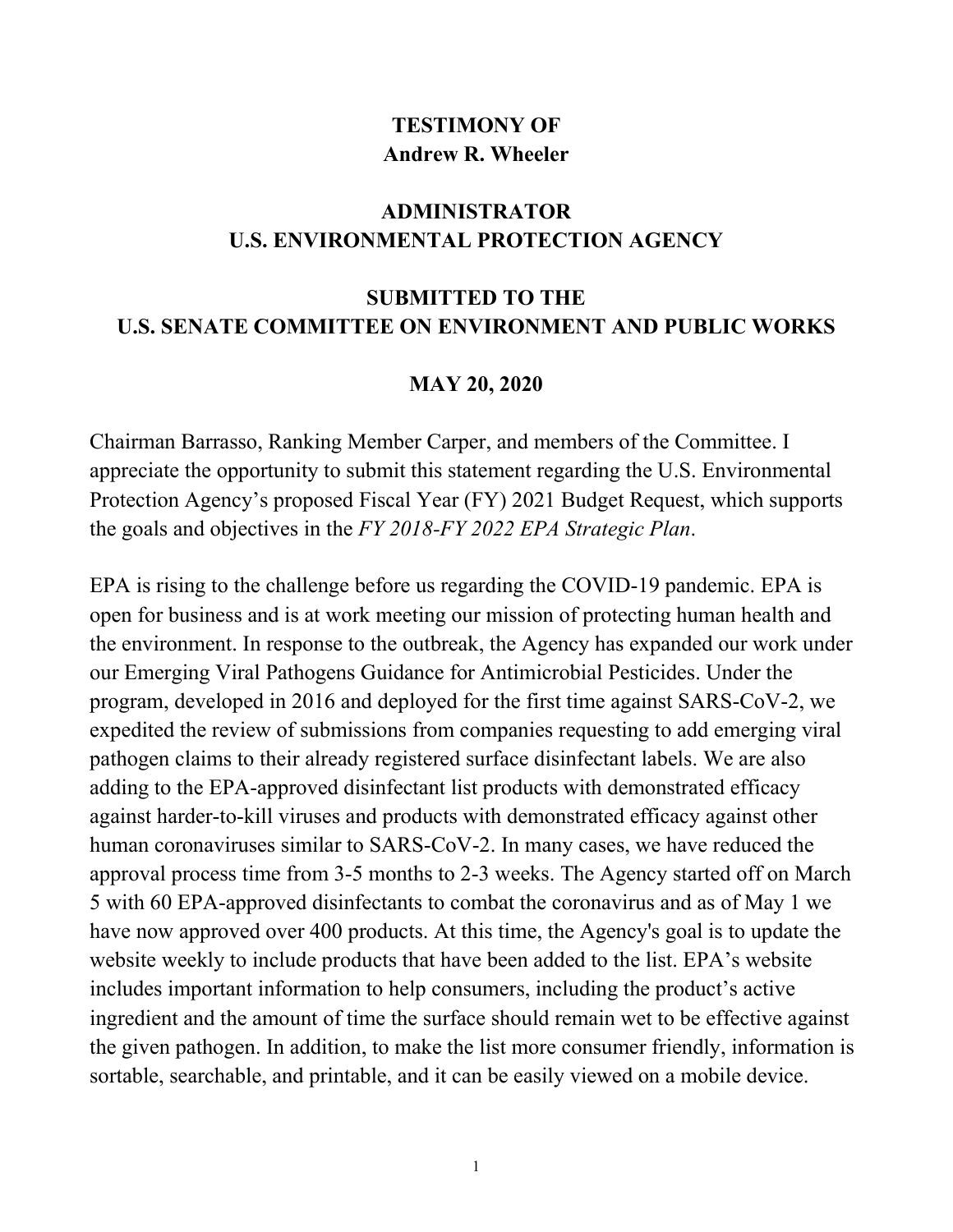We have also reduced regulatory burden in the face of supply chain disruption by releasing a list of over 360 commodity inert ingredients for which if manufacturers need to change their supplier source, they now may proceed without seeking EPA approval. EPA has implemented additional flexibilities to assist disinfectant manufacturers with other supply chain interruptions.

Ensuring that drinking water and wastewater services are fully operational is also critical to containing COVID-19 and protecting Americans from other public health risks. We want the American public to understand that they can drink water and wash their hands from their tap and be confident that both their drinking water and their wastewater are safe. The EPA is working with our state, local, and tribal partners to ensure that the 165,000 public water and wastewater treatment facilities in this country continue to protect public health and the environment. EPA has made a request to all governors that water and wastewater workers, as well as water and wastewater manufacturers and suppliers, be considered essential workers and businesses by state authorities when establishing restrictions to curb COVID-19. Our critical infrastructure and the operators who ensure the safe supply of water to our homes and hospitals depend on treatment chemicals, laboratory supplies, and related goods and materials. EPA is actively meeting with a wide range of stakeholders to acknowledge the importance of their work and to identify ways that EPA and its partners can support the water sector during the COVID-19 pandemic. EPA has been providing information on resources that water stakeholders—including states, tribes, municipalities, utilities, and their workforces—can use to support operations. These resources can be used to help maintain adequate staffing and laboratory capacity. This work is exactly the type of excellence Americans have come to expect from EPA over the past 50 years.

The year 2020 marks the  $50<sup>th</sup>$  anniversary of the creation of EPA. As a country, we have made remarkable strides over that time in ensuring a clean environment for our citizens. The U.S. is a global leader with respect to clean air and access to safe drinking water, and we are accelerating cleaning up land and returning land to communities. In FY 2019, EPA deleted all or part of 27 Superfund sites from the National Priorities List the largest number of deletions in a single year since FY 2001.

Earlier this year, we released the 2019 Year in Review, highlighting Agency accomplishments and environmental progress under President Trump. The report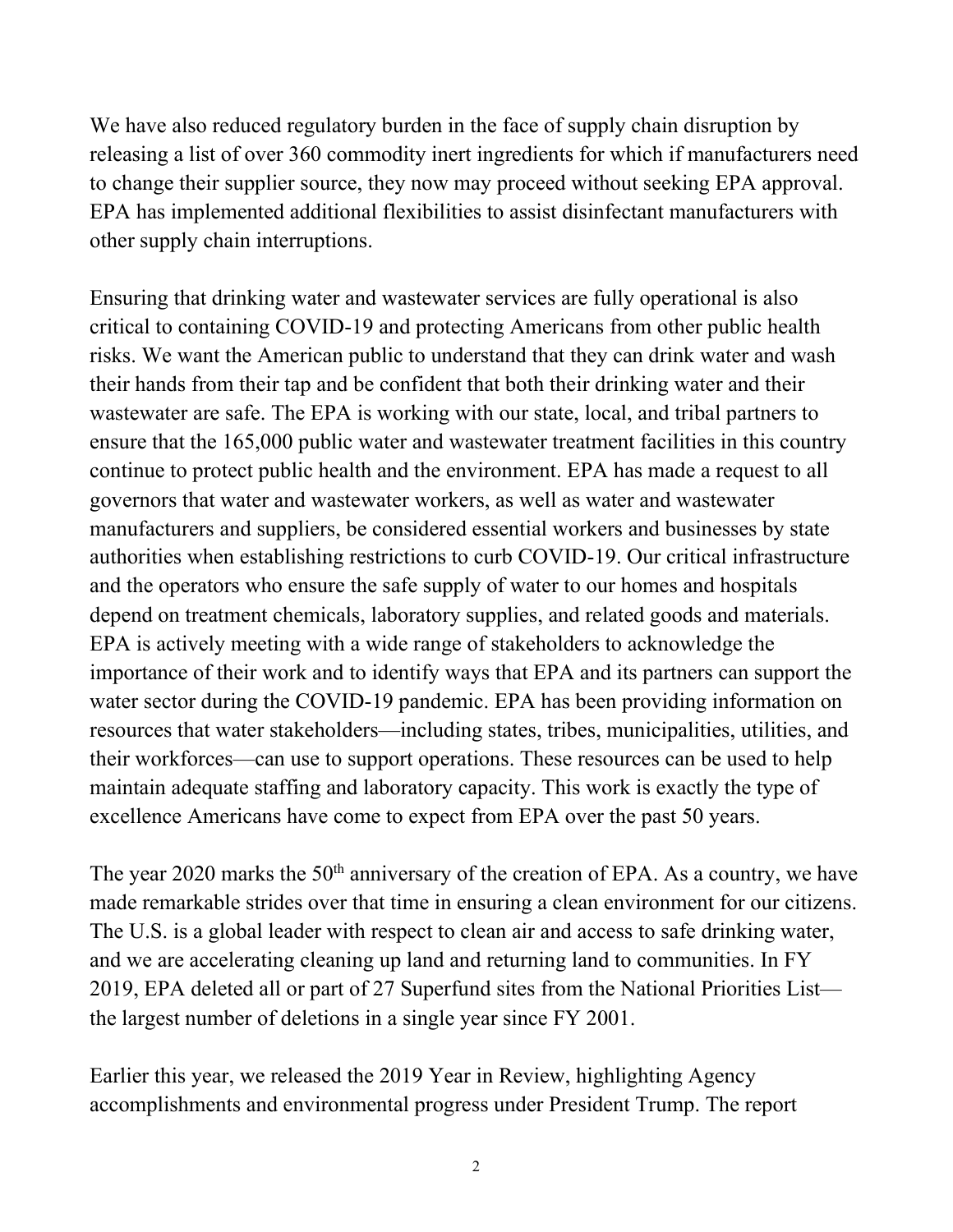outlined accomplishments from the past fiscal and calendar year such as the finalization of deregulatory actions, which are estimated to save Americans more than \$1.5 billion in regulatory costs, and the signing of a directive to prioritize Agency efforts to reduce animal testing across the Agency as appropriate. We are working with stakeholders from all perspectives to strive by 2035 to eliminate mammal study requests within the purview of the Agency and to replace them with equally reliable non-animal methods. I encourage everyone to read the full report to learn more about the strides that we have taken to protect public health and the environment over the past year.

The Trump Administration is proving that environmental protection and historic economic growth can go hand-in-hand. On the regulatory side, in January, EPA and Army Corps of Engineers finalized the Navigable Waters Protection Rule. This historic rule, decades in the making, delivers on the President's promise to finalize a revised definition for "waters of the United States" that is tethered to the Clean Water Act. The new rule will both protect navigable waters from pollution and foster economic growth by providing much needed certainty to the regulated community about where federal jurisdiction begins and ends.

This same approach of environmental protection combined with economic growth can be seen in both the finalized Affordable Clean Energy rule (ACE) and the Safer Affordable Fuel-Efficient (SAFE) Vehicle Rule. The ACE rule both adheres to EPA's statutory authority under the Clean Air Act and is expected to reduce carbon dioxide emissions by 11 million tons by 2030 from coal-fired power plants. The SAFE rule raises carbon dioxide emissions standards for new cars and light trucks by 1.5 percent a year through model year 2026, which is projected to cause average fuel economy to rise to 40 miles per gallon by 2026. SAFE also helps the Administration meet its goal of setting nationwide standards for automobile fuel economy for the first time in decades.

In FY 2019, EPA issued 18 deregulatory actions and six regulatory actions, exceeding the President's Executive Order 13771 mandate of two deregulatory actions for each regulatory action. With an additional 45 deregulatory actions in development, we are projected to save billions more in regulatory costs. But I want to be clear that we are not achieving this at the expense of implementing and enforcing the environmental laws enacted by Congress. In fact, some of this important deregulatory work is modernizing decades-old regulations and bringing them up to date.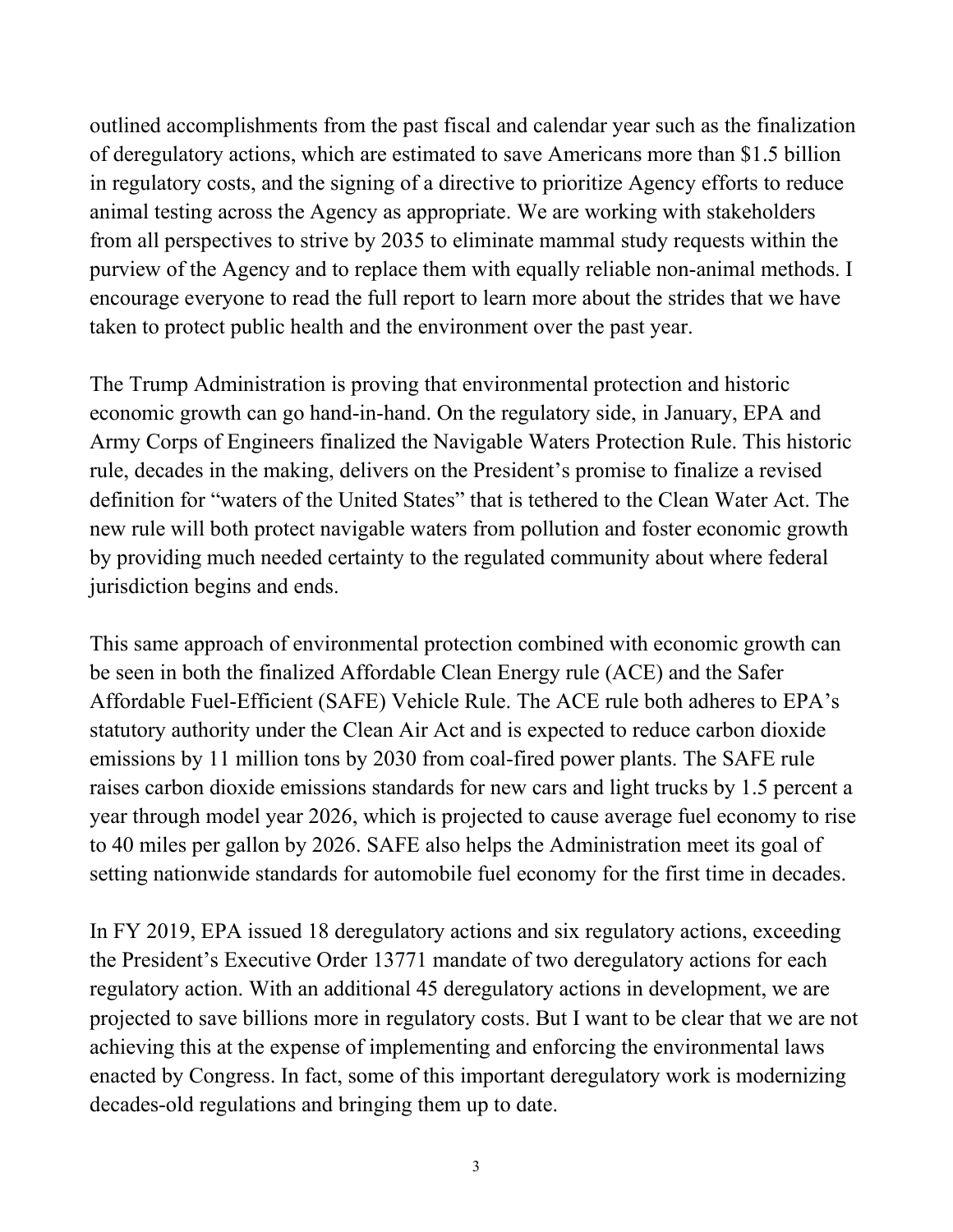Improving risk communication at EPA is one of my top priorities. Over the past year, we formed a Risk Communication Workgroup, charged with institutionalizing a thoughtful, cohesive approach for how EPA conducts risk communication across the Agency. We also prioritized hiring a career risk communication expert to provide the long-term support and continuity the Agency needs to effectively integrate risk communication into everything we do. Regardless of the type of threat they face, the public deserves to know and understand the risks. I believe this is especially true when it comes to human health and the environment.

The FY 2021 Budget Request provides \$6.6 billion and more than 12,600 FTE to continue the policy direction of past requests by focusing resources on core work, including fulfilling statutory and regulatory obligations. It also advances ongoing deregulatory work to foster environmental protection and economic growth. Our Budget Request includes funding in a number of focus areas that address National and global environmental challenges and advances EPA's *Strategic Plan*. These include reducing lead exposure, taking action on PFAS, addressing critical water issues, including reducing harmful algal blooms (HABs) and ocean pollution, investing in the Nation's water infrastructure, improving the Nation's recycling system, and reducing food loss and waste.

EPA and our implementing partners have made tremendous progress in providing clean and safe water to our citizens. In the 1970s, more than 40 percent of our Nation's drinking water systems failed to meet even the most basic health standards. Today, over 93 percent of community water systems meet all health-based standards, all the time.

In addition to the safety of our water supply, in February we launched our *National Water Reuse Action Plan*—the first initiative of this magnitude coordinated across our water sector to accelerate water recycling. Eighty percent of our states anticipate some freshwater shortages within the next decade, and all levels of government have a responsibility to ensure that Americans have access to reliable sources of clean and safe water. The *Action Plan* is intended to help facilitate adoption of water reuse to support improved water resiliency, sustainability, and security.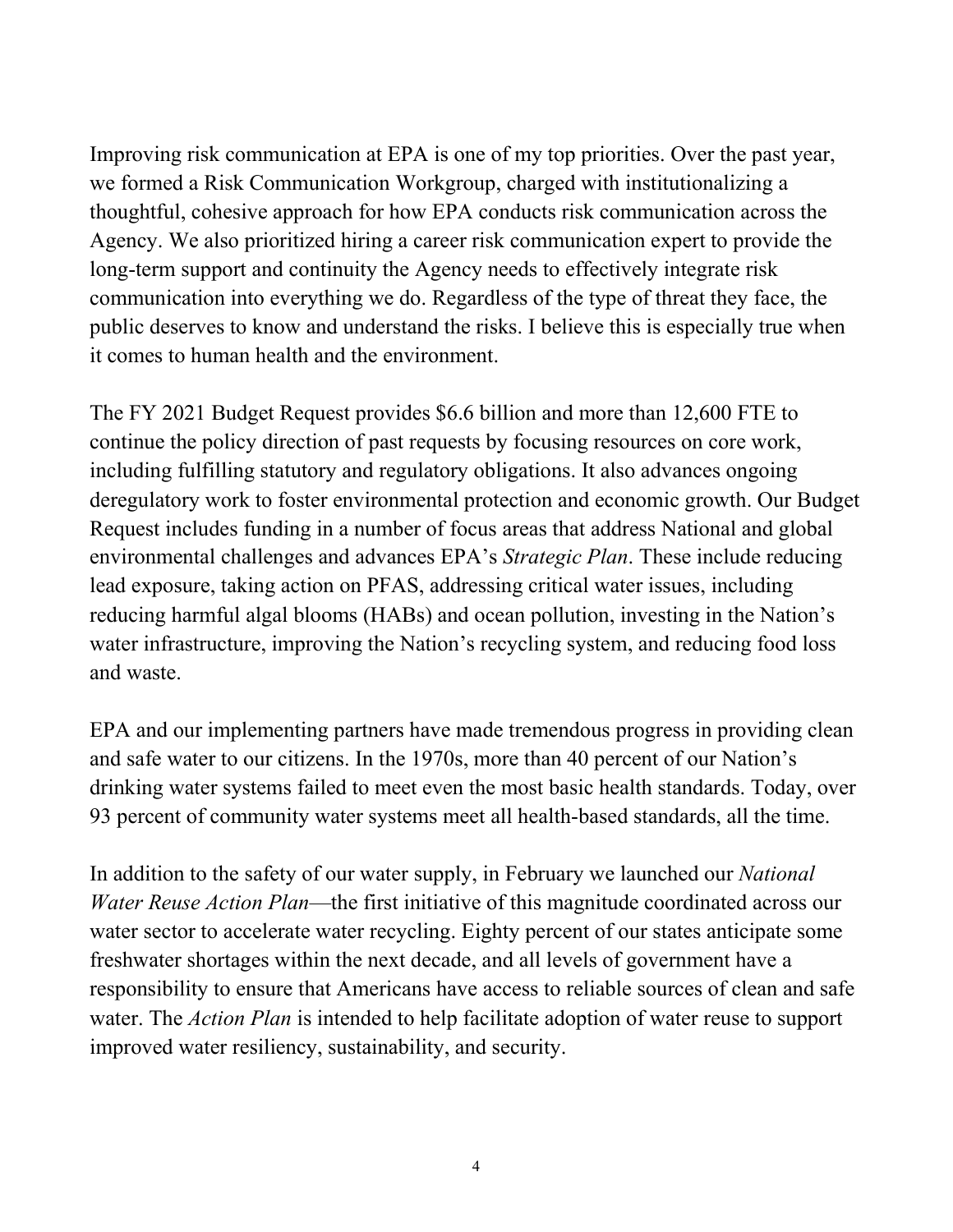However, EPA recognizes that clean and safe water extends beyond the water we consume. In FY 2021, we are proposing a new \$15 million competitive grant program to fund prevention and response efforts for HABs that pose significant health or economic risks to our Nation's waters. In addition, the Budget Request funds geographic programs where EPA has a unique and critical role, including \$320 million for the Great Lakes and \$3.2 million for South Florida. These resources support environmental monitoring, cleanup, and protection. For example, due in part to South Florida funding, greater than 90 percent of homes and business in the Florida Keys are now on advanced wastewater treatment systems and more than 30,000 septic tanks have been eliminated.

The Budget Request includes an additional \$8.4 million with 7 FTE to reduce marine litter. Marine litter is quickly becoming an international issue and one where EPA is well positioned to provide global leadership. Last year at both the G-7 and G-20, I engaged foreign environmental ministers on the importance of working together to tackle marine litter—and in particular, plastic waste—as significant sources of pollution. Earlier this year, I travelled to Brazil, where Minister of the Environment Ricardo Salles and I not only discussed solutions to the issue but also helped clean trash at Ponta das Lajes beach in the Amazon. This Budget Request builds on that momentum through funding for programs like Trash Free Waters, where EPA is helping to capture marine litter or prevent it from reaching the ocean in the first place. These efforts are providing critical support to protect and restore our bodies of water, like the Great Lakes.

Our Nation's children are particularly vulnerable to the health impacts of unsafe drinking water, especially lead exposure. Through the *Federal Action Plan to Reduce Childhood Lead Exposures and Associated Health Impacts* and the new, cross-cutting Lead Exposure Reduction Initiative included in the Budget Request, EPA is coordinating with our federal partners to reduce children's exposure to lead. The Lead Exposure Reduction Initiative provides an additional \$45 million to build on current efforts that will help address lead on multiple fronts, driving action to target lead-based paint, lead in drinking water, and lead-contaminated soil, among other sources. In the efforts to protect children from lead exposure, we see the need for further EPA support. In September 2019, all 50 states and the District of Columbia applied for grants to test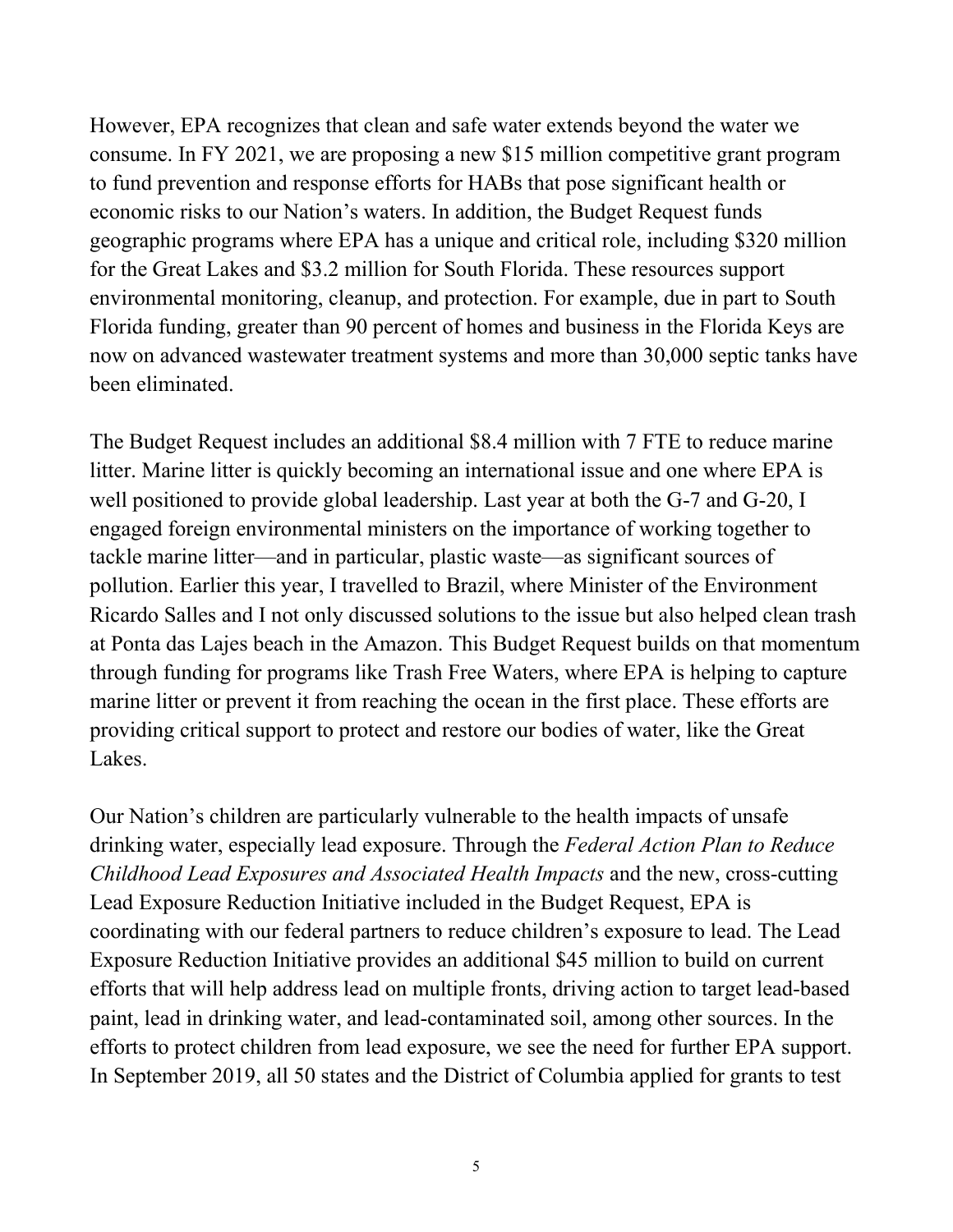for lead in schools, including in the pipes of drinking water fountains. By January 2020, 43 of the grants were awarded, and we anticipate awarding all the grants soon.

EPA also is taking regulatory action to combat lead exposure. For the first time in nearly three decades, EPA has proposed a revision to the Lead and Copper Rule to reduce lead exposure in drinking water to better protect children and at-risk communities. The proposed rule will ensure that systems have plans in place to rapidly respond by taking actions to reduce elevated levels of lead in drinking water. EPA staff is currently monitoring and mapping the location of the highest-risk lead pipes so we can focus our work on the most impacted areas of the country first. Also, for the first time in nearly two decades, EPA issued new, tighter standards for lead dust in homes and child care facilities to protect children across the country from the harmful effects of lead exposure.

Another priority is to continue working to identify and, if necessary, to address potential emerging sources of drinking water contamination. The Budget Request includes additional resources to allow EPA to continue to aggressively implement the *Per- and Polyfluoralkyl substances (PFAS) Action Plan*—EPA's first multi-media, multiprogram, national research, management, and risk communication plan to address this extensive class of emerging chemicals of concern. Funding in FY 2021 will enable EPA to continue addressing the ongoing and immediate needs for any additional policy, regulatory, and enforcement actions that may be necessary across multiple statutory authorities, as well as to develop analytical methods, toxicity values, and additional treatment and remediation options that will help states and communities to address PFAS exposures.

We took another important step this year in implementing the Agency's *PFAS Action Plan* by proposing regulatory determinations for PFOA and PFOS in drinking water. These preliminary determinations mark a key milestone in EPA's extensive efforts under the *PFAS Action Plan* to help communities address these substances nationwide.

We also proposed regulations to close a loophole that allows imports of products including certain PFAS chemicals that have been phased out in the United States as part of surface coatings. This supplemental proposal would ensure that any new uses are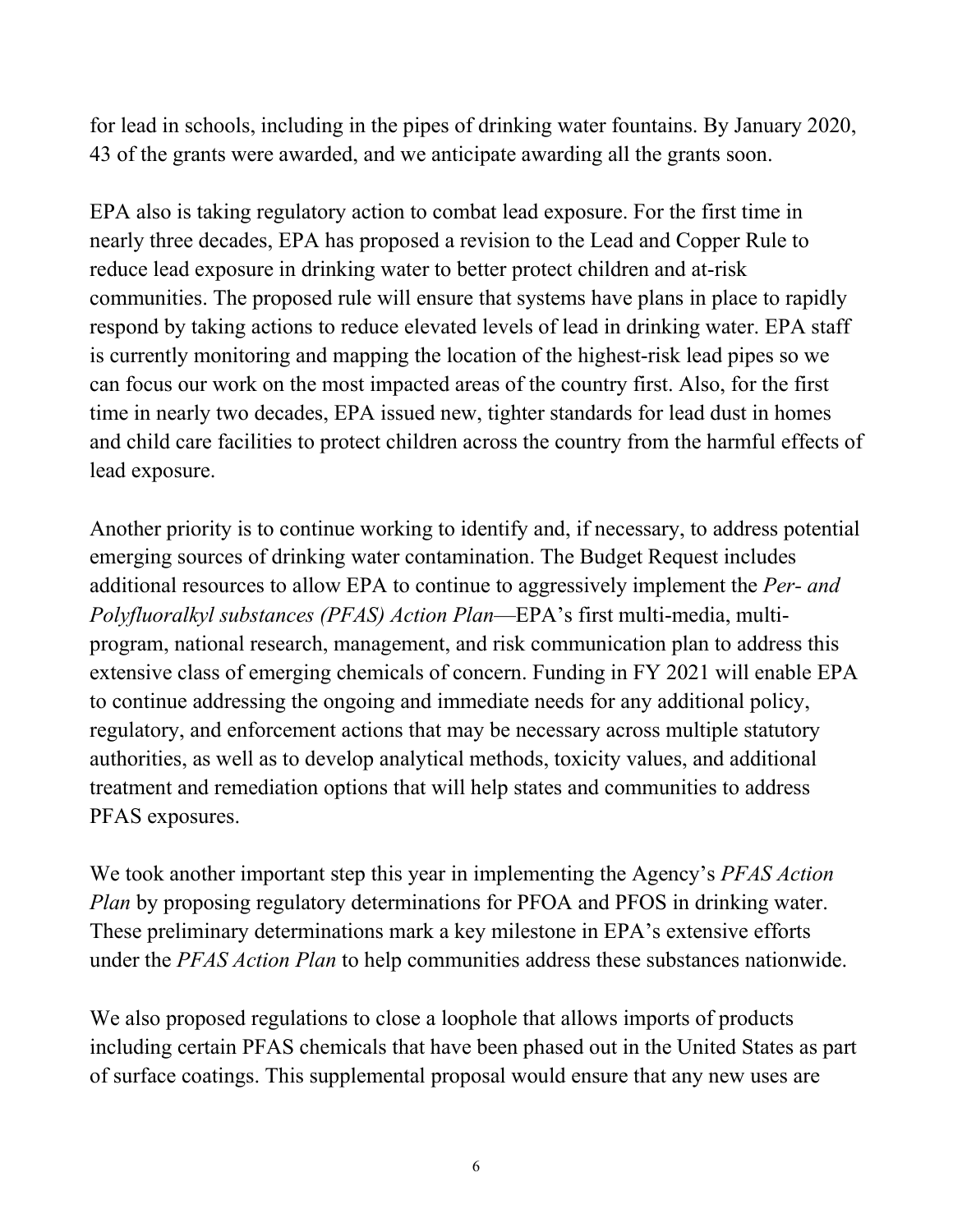reviewed by EPA before any products with coatings containing these chemicals could be imported into the United States again.

The Budget Request includes approximately \$2 billion to continue to capitalize the two State Revolving Funds (SRFs) to assist our implementing partners in rebuilding aging water infrastructure. As part of our continued commitment to small communities, in FY 2019, 64 percent of total Drinking Water SRF assistance, or \$1.83 billion, was awarded to communities with populations of fewer than 100,000 people. The revolving nature of the Drinking Water and Clean Water SRFs, combined with substantial contributions from our state partners, has greatly expanded the scope of federal investment. EPA estimates for every federal dollar contributed to date, communities have received over \$3 of water infrastructure investments in return.

The Budget Request also includes \$25 million for the Water Infrastructure Finance and Innovation Act (WIFIA) program. This funding, including \$20 million in credit subsidy, could deliver more than \$2 billion in direct credit assistance. When combined with other funding resources, this could spur over \$4 billion in total infrastructure investments.

The WIFIA loan program is also producing tremendous results for the American people. EPA has issued 20 WIFIA loans totaling over \$4.2 billion in credit assistance in the past three years to help finance over \$8 billion for water infrastructure projects, which can create over 16,000 jobs. WIFIA loans are wide-ranging and have been issued to finance a variety of projects—from a new community drinking water plant in Tennessee, to expanding a groundwater replenishment system in California, to the development of a long-term water supply for Oregon communities that will be built to the highest seismic safety standards for earthquake resiliency. On the wastewater side, many of the projects will reduce the size and number of sanitary sewer overflows into surface waters that occur with storms, advancing efforts to achieve total maximum daily load (TMDL) goals, and reducing nutrient discharges that can contribute to HABs.

While most water systems consistently provide safe and reliable drinking water, many small systems face their own unique challenges. To address these needs, President Trump signed the bipartisan America's Water Infrastructure Act of 2018 (AWIA). In FY 2021, the Budget Request includes \$82 million for grants to continue implementing the mandates included in AWIA that support water system resiliency, technical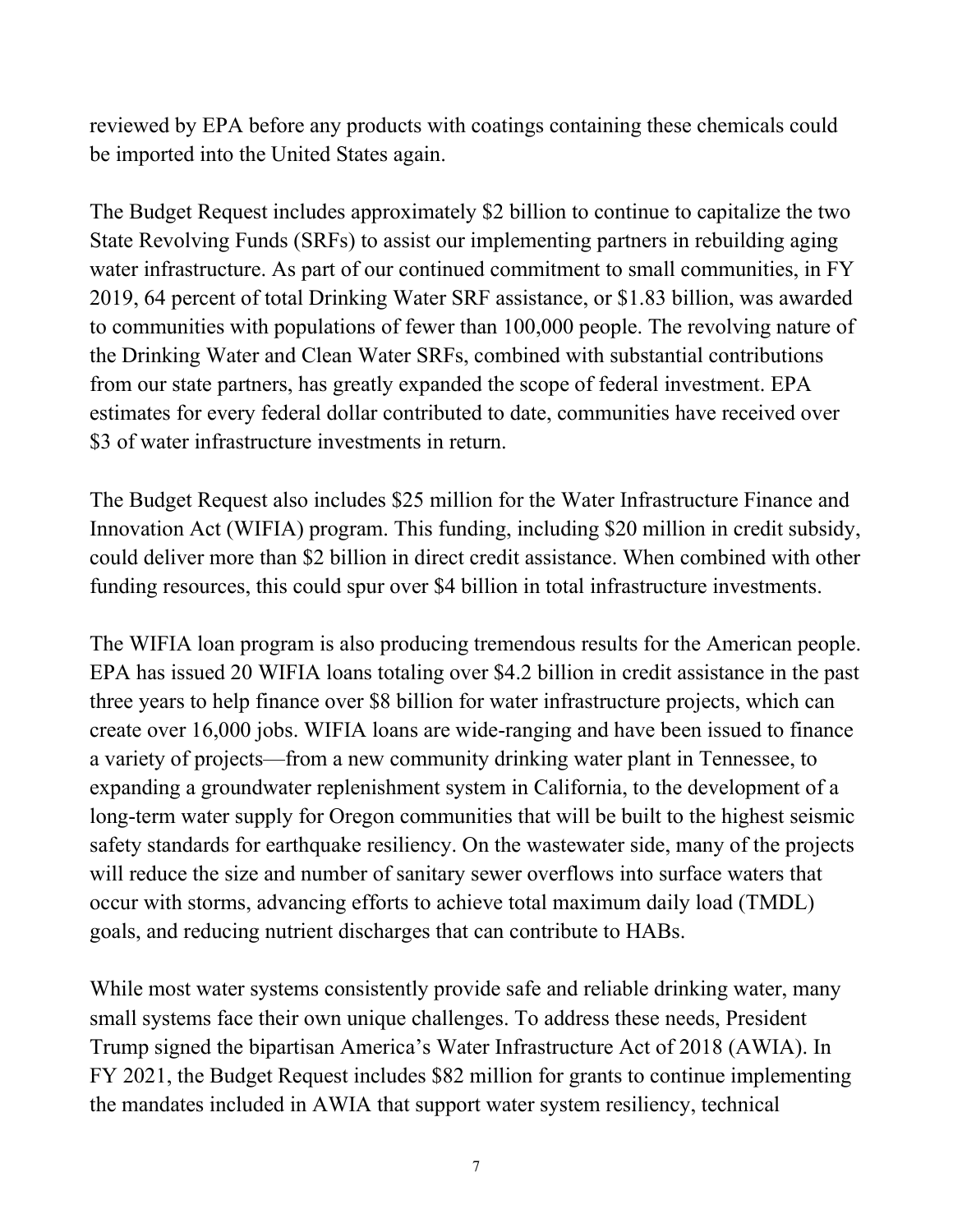assistance, remediation for schools with lead in their drinking water, the water workforce, and water infrastructure, including innovative technologies and sewer overflow control. The combined funding of the SRFs, WIFIA loans, Water Infrastructure Improvements for the Nation Act (WIIN) grants, and the new AWIA grant programs will enable the Agency to make significant water infrastructure investments in communities in every state.

Water infrastructure is just one aspect of EPA's infrastructure investment agenda. The cleanup and redevelopment of contaminated lands play a crucial role in revitalizing communities throughout the country. We are in the process of cleaning up some of the Nation's largest, most complex contaminated sites and returning them to communities for productive use.

The Budget Request includes over \$1 billion in the Superfund account to continue progress to revitalize lands. When talking about the Superfund program, it is important to remember that annual appropriations are just one source of funding to help facilitate the cleanup and restoration of contaminated lands. In 2019, the Superfund Enforcement Program secured private party commitments for cleanup and cost recovery, ultimately billing more than \$961 million for EPA's oversight of the process.

The Budget Request provides nearly \$130 million for Brownfields work, including no less than \$18 million targeted to support Opportunity Zones established in the historic 2017 tax law under President Trump's leadership. Opportunity Zone redevelopment can spur capital investment in economically distressed areas, leading to diversified economies, increased job opportunities, and restored fiscal health in communities allowing for a greater capacity to solve environmental problems. Leveraging brownfields work in Opportunity Zones can help attract public and private capital to further advance economic, environmental, and public health gains. Our most recent Brownfields announcement awarded \$65.6 million to 151 communities. More than 75 percent of communities selected this year can potentially clean up Brownfield sites within census tracts designated as Opportunity Zones. This is an investment in some of our nation's most distressed communities, supporting environmental justice for all Americans.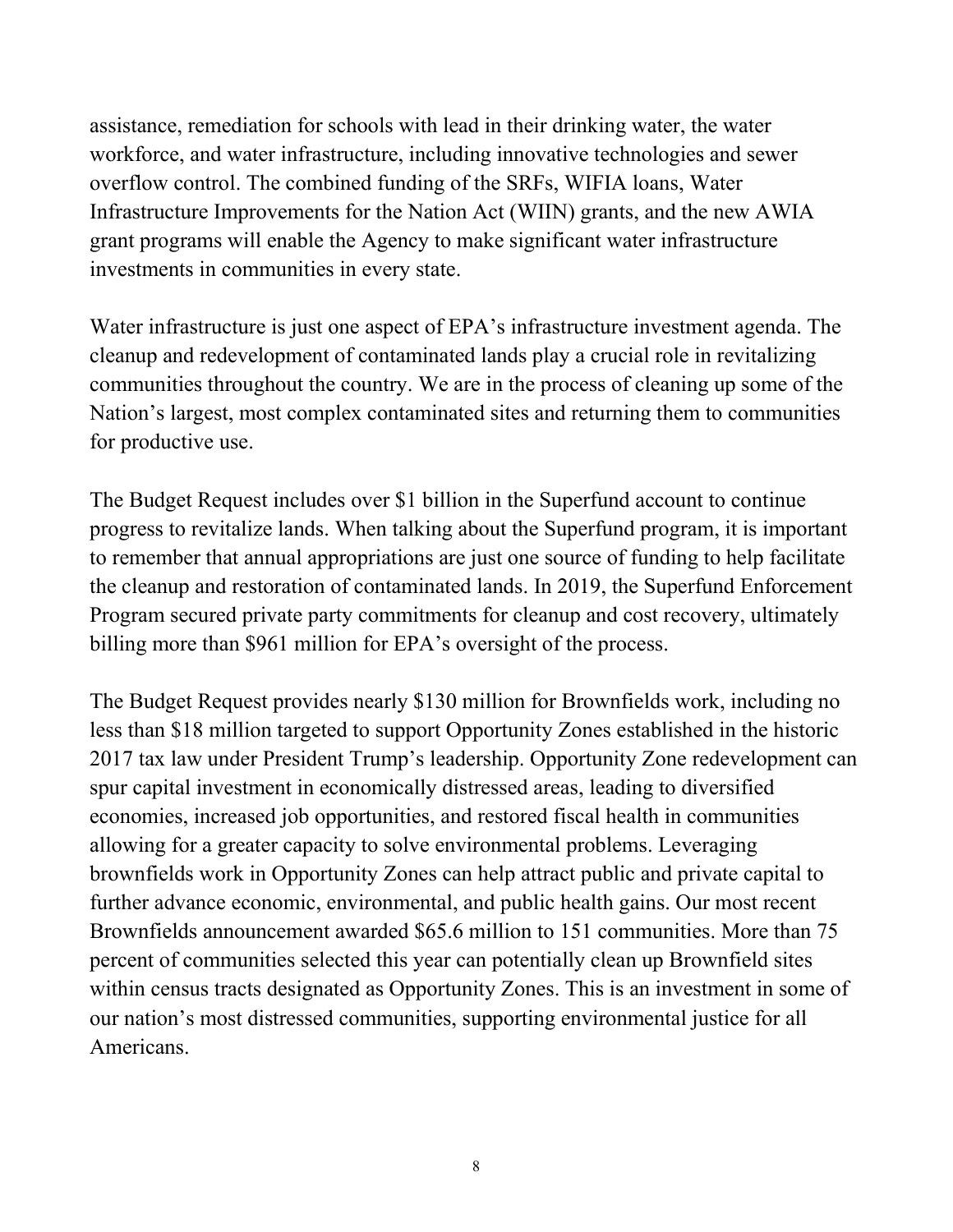The Budget Request includes \$5.8 million with 5.5 FTE to support work to improve the U.S. recycling system and reduce food loss and waste. Recycling programs conserve resources for the future and protect our land and waters. Managing materials sustainably promotes economic growth and reduces environmental impacts. Food waste reduction programs are needed to help reach the Nation's goal of reducing food loss and waste by 50 percent by 2030. In the U.S., a remarkable 30 to 40 percent of all available food goes uneaten through loss or waste. Discarded food ends up in communities' landfills and produces methane, which is a potent greenhouse gas.

The Agency will continue to advance recycling by providing national leadership and direction on approaches to reduce environmental impacts and increase safe and effective reuse and recycling of materials. These initiatives complement ongoing EPA work in managing materials more sustainably, promoting economic growth, and reducing environmental impacts. Additional resources will be used to conduct a needs assessment of the U.S. recycling industry to inform future work, support grant programs, and encourage the use of recycled materials in manufacturing through a pilot incentive program. One proposed grant program, the Community Recycling Infrastructure and Capacity Building Grant, will support pilot programs and infrastructure in communities seeking to enhance their capacity to recover and recycle materials.

When it comes to reducing air pollution, we are moving forward with commonsense reforms that will help more areas to reach attainment of the National Ambient Air Quality Standards (NAAQS) established under the Clean Air Act and to comply with visibility obligations. Areas in nonattainment face a variety of challenges. The Agency is working across multiple fronts to bring these areas into attainment, including by improving the efficiency and effectiveness of the Clean Air Act State Implementation Plan (SIP) process and working to reduce the SIP backlog. In the past three years, EPA has re-designated 40 areas around the country, moving them into attainment with federal air quality standards and highlighting the importance of air quality for millions of Americans. In FY 2019, EPA acted on over 360 SIPs, 165 of which were backlogged. And in fact, earlier this year, the Hillsborough County and the Hillsborough-Polk Areas reached attainment for their 1-hour Sulfur Dioxide (SO2) NAAQS, putting the entire State of Florida in attainment with all NAAQS standards. This is not only good for the health and wellbeing of residents, but also supports economic growth—both of which are priorities for President Trump.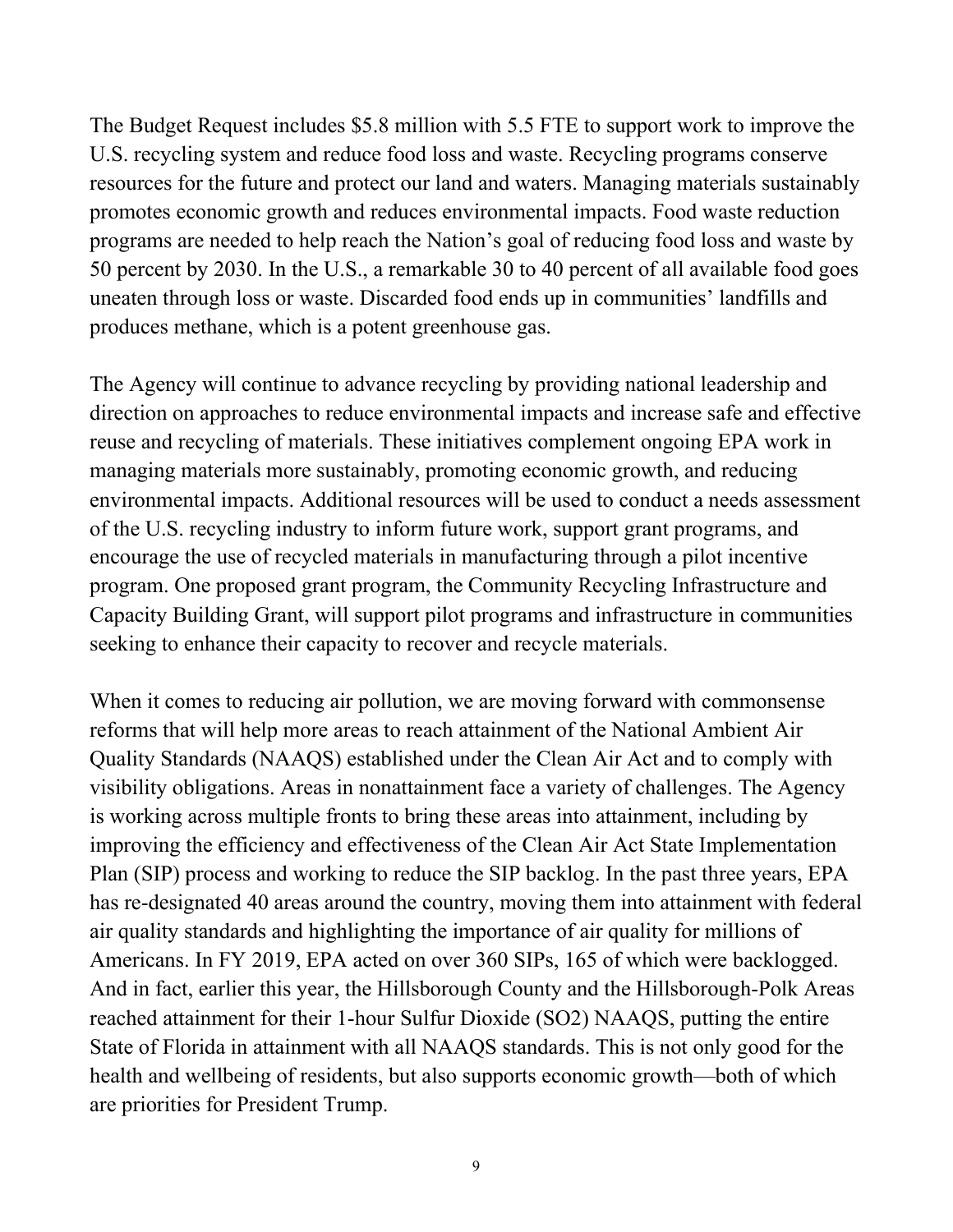From 2007 to 2017, emissions of nitrogen oxide (NOx) in the U.S. dropped by more than 40 percent. But there is more work to be done. Heavy-duty vehicles are the largest contributor to mobile source emissions of NOx and are projected to be one of the largest mobile source contributors to ozone in 2025. In January, I signed an Advance Notice of Proposed Rulemaking soliciting pre-proposal comments on a rulemaking effort known as the Cleaner Trucks Initiative. By working closely with states and the private sector, we will reduce NOx emissions from heavy-duty trucks, which is not required by statute or court order, but will be key in helping remaining nonattainment areas reach attainment of the NOx NAAQS.

A top priority in FY 2021 is ensuring that chemicals used in commerce and sold in the marketplace are safe for public use. In furtherance of this goal, EPA continues to meet the major statutory deadlines of the Frank R. Lautenberg Chemical Safety for the 21st Century Act, which amended the Toxic Substances Control Act (TSCA). We have issued rules addressing the prioritization process, risk evaluation process, and TSCA inventory, while also developing a new fees program. More timely access to critical data is essential for our chemical evaluations. With that in mind, the Budget Request supports TSCA records digitization with \$4 million to support the transition from paper to electronic records as required by the National Archives and Records Administration.

As a sign of our progress in ensuring the safety of chemicals, as of today, EPA is working its way through the final risk evaluations for the first 10 chemicals and we expect all ten will be finalized later this year. We also identified in December the next 20 high-priority chemicals that EPA will work on, with scoping documents expected this summer.

In terms of risk management, in November 2019, we finalized a ban on retail sales of methylene chloride for consumer paint and coating removal—the first risk management action ever taken under Section 6 of amended TSCA. After analyzing the health impacts and listening to affected families, we took action to protect retail consumers.

EPA is focused on increasing compliance with environmental laws, including by punishing criminal actors, and we are making significant progress. As a sign of expediting a return to compliance, in FY 2019, we received voluntary disclosures at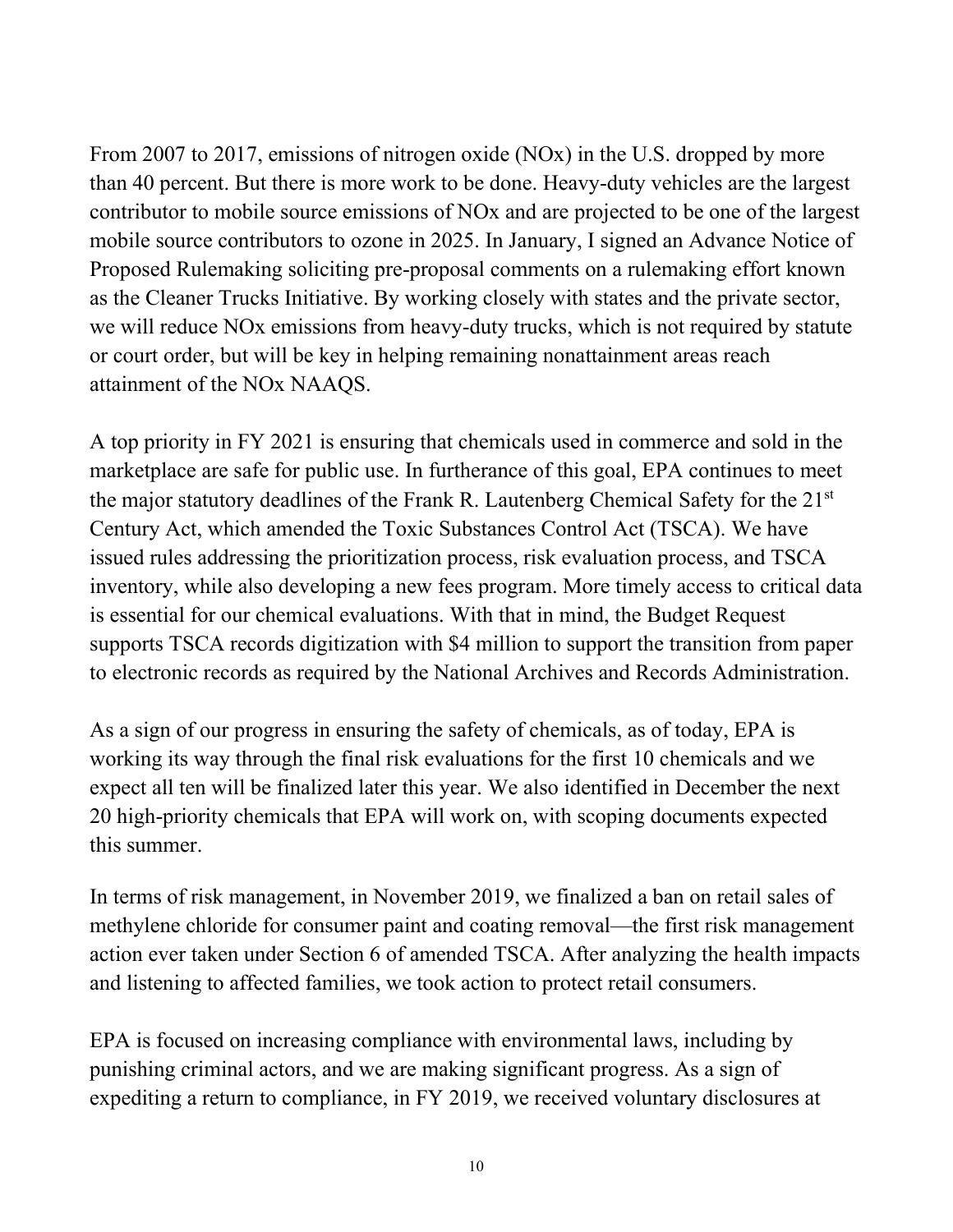over 1,900 facilities, which represents more than double the number of disclosures received in FY 2016. The Budget Request supports continuing this progress with funding to support circuit riders that provide on the ground technical assistance to drinking water and wastewater systems that are in chronic non-compliance with drinking water or clean water regulations. Compliance assistance aids smaller and rural public drinking and clean water systems to help them meet water quality standards.

The Agency is also focused on continuing to deter non-compliance by stepping up criminal cases as appropriate. In FY 2019, EPA provided legal and policy support to environmental crime prosecutions that resulted in a 98 percent conviction rate for criminal defendants. Criminal enforcement showed increases in all tracked categories for the first time since 2011. Those include 170 criminal cases opened and 137 defendants charged. Combined administrative, civil, and criminal fines were among the highest in the last decade at over \$470 million.

EPA has made great progress in Superfund enforcement. In FY 2019, the Superfund Enforcement Program secured commitments to reduce, treat, or eliminate a total of 347.2 million pounds of pollution—the highest in the past four years—as well as commitments for \$961 million in new site cleanup work and payment of EPA oversight costs. Through the use of Superfund enforcement tools, EPA compelled cleanup and promoted redevelopment at over 160 sites.

Finally, within the Agency itself, we are improving how efficiently and effectively we carry out our core responsibilities. In FY 2018, the Agency introduced EPA's Lean Management System (ELMS), and currently over half the Agency is using ELMS in their daily work. EPA is reviewing its own performance internally using more than 800 performance metrics across all our programs and taking timely action when we see an issue. We are already seeing real progress, such as reducing the backlog of new permit applications older than six months by 65 percent by the end of FY 2019. We also are working to modernize our internal systems to help us accomplish our work more efficiently and cost-effectively. For example, EPA is working to develop new contract and grant systems to replace legacy systems and create long-term cost avoidance, and the Budget Request includes resources to advance this important effort.